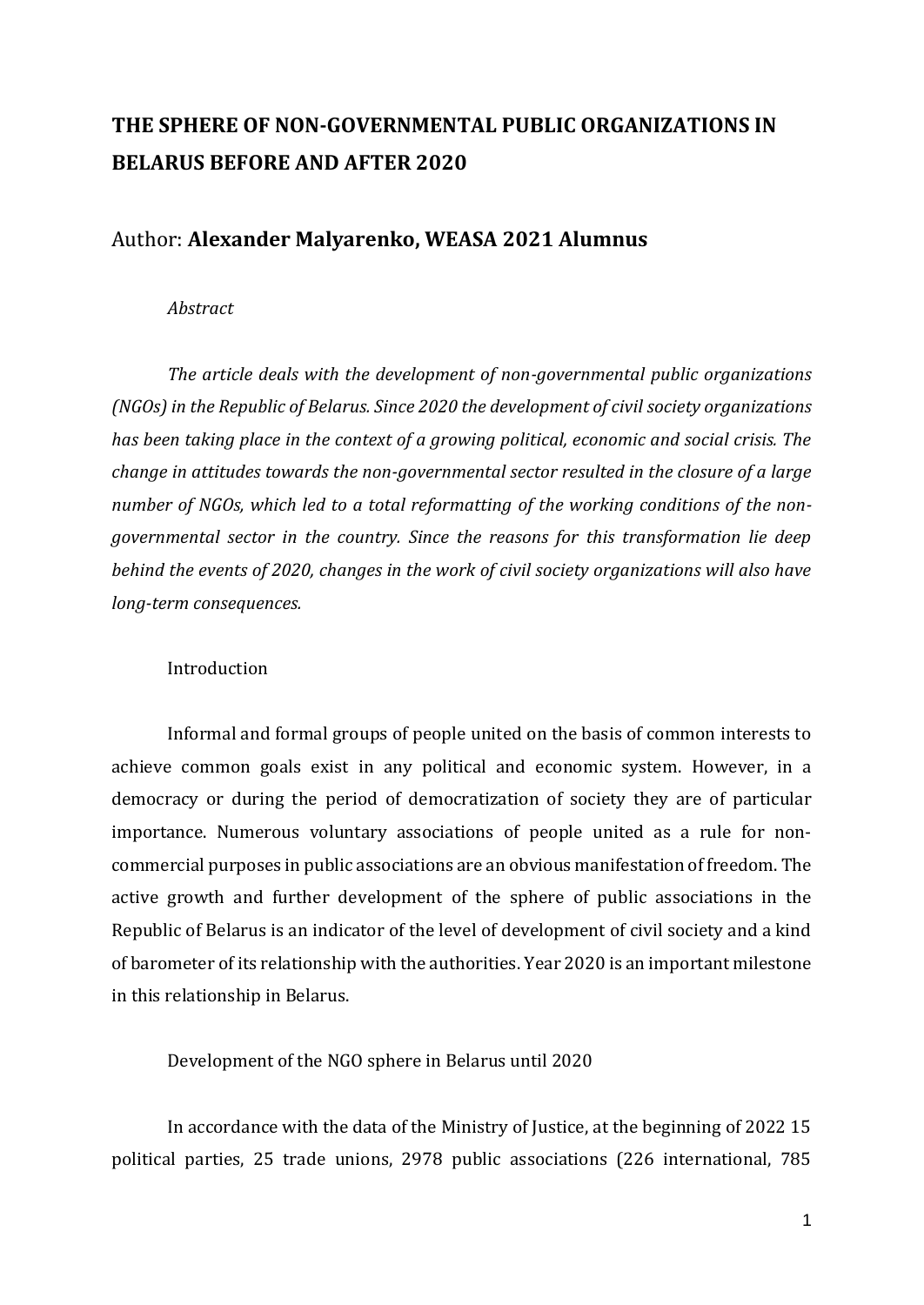republican and 1967 local), 45 unions (associations) of public associations, 227 foundations and 7 republican state - public associations were registered in Belarus. Official data show that in 2021, 36 new public associations, 3 new unions of public associations and 7 new foundations were registered. (Ministry of Justice of the Republic of Belarus, 2022) A year earlier, another 84 new public associations were registered, including 3 international, 8 republican and 73 local. (Ministry of Justice of the Republic of Belarus, 2021) The official data for the last two years, showing only the number of registered organizations and does not show a broader picture of statistics in this area. Nevertheless, in the data of the National Statistical Committee one can see that the general number of public associations in 2021 decreased by 43 organizations. Thus, 2021 has become an obvious turning point in the trend in the development of the sphere of non-profit public organizations.

The total number of Belarusian non-governmental organizations of various legal forms remained more or less stable during the first decade of the 21st century - Figure 1. In the period from 2003 to 2010, there were about 2.2 thousand of them. Since 2011, there has been a period of a kind of renaissance for the sphere of public associations. As a result, by 2021 their total number has increased by almost 36%, thus the increase was about 800 public organizations. (Belarusian National Statistical Committee, 2021)

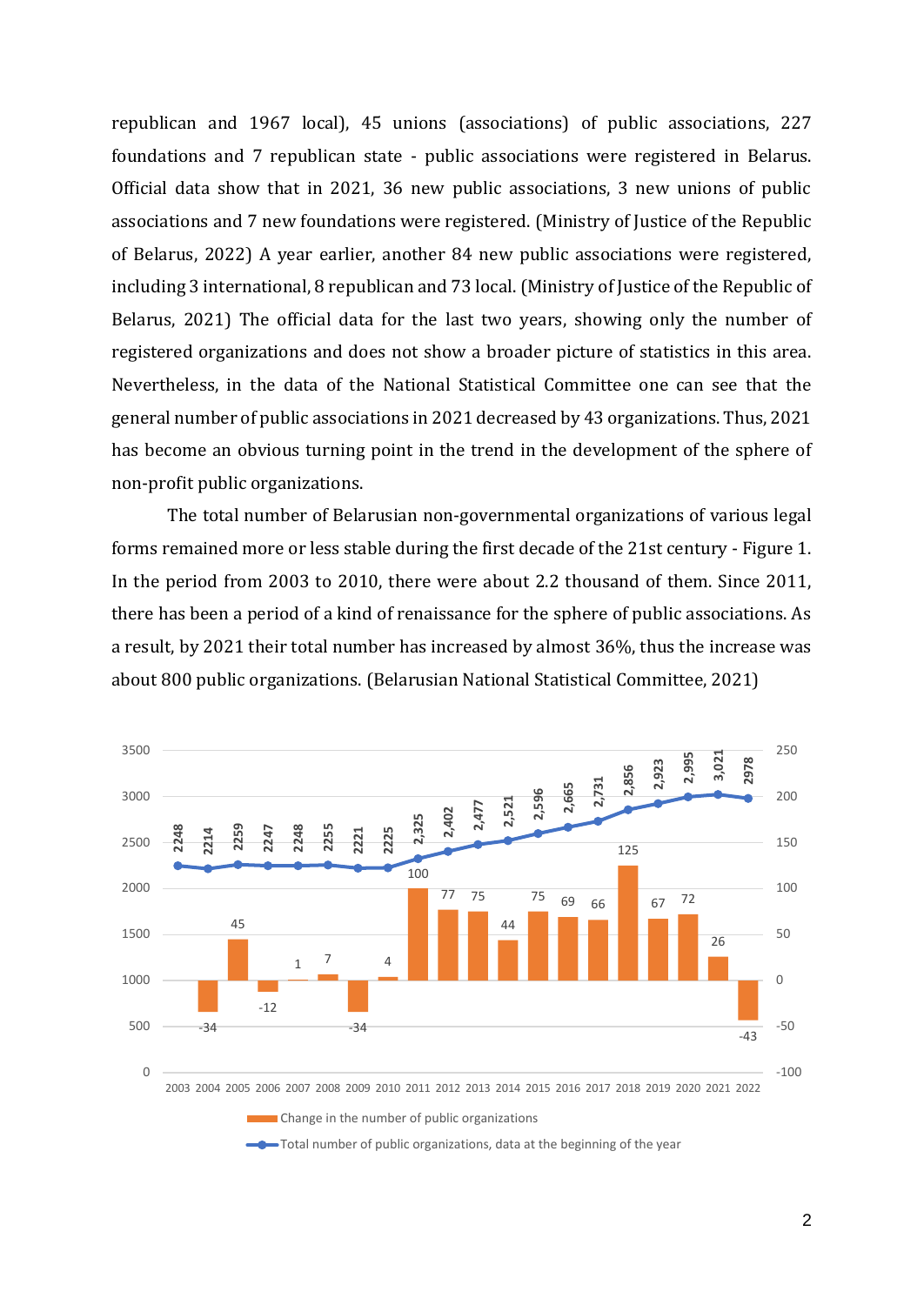# **Figure 1 - Dynamics of the number of public registered public organizations in Belarus** (Source: Belarusian National Statistical Committee)

One of the obvious reasons for the change in trends in the field of public organizations was the growing turbulence in the Belarusian economy - Figure 2. During 2011 a long-term negative trade balance and the costs of the administrative-command system of the economy resulted in a serious economic crisis. The sharp surge in demand for foreign currency and the increase in wages in previous years before the next electoral campaign significantly undermined the strength of the national economy. As a result, the economy faced a sharp increase in inflation, public debt and the instability of the dynamics of the gross domestic product.



**Figure 2 - Dynamics of macroeconomic indicators of the development of Belarus** (Source: Belarusian National Statistical Committee)

Inflationary and devaluation processes have led to a revision of economic policy in the country. Against the background of the economic crisis, financial contradictions with the main economic partner, the Russian Federation, demonstrated the need to diversify the attraction of funds to the country. However, in order to attract foreign capital, it became obvious that it was necessary to demonstrate changes in the country in order to improve relations with Western countries. Thus, the trends in the field of public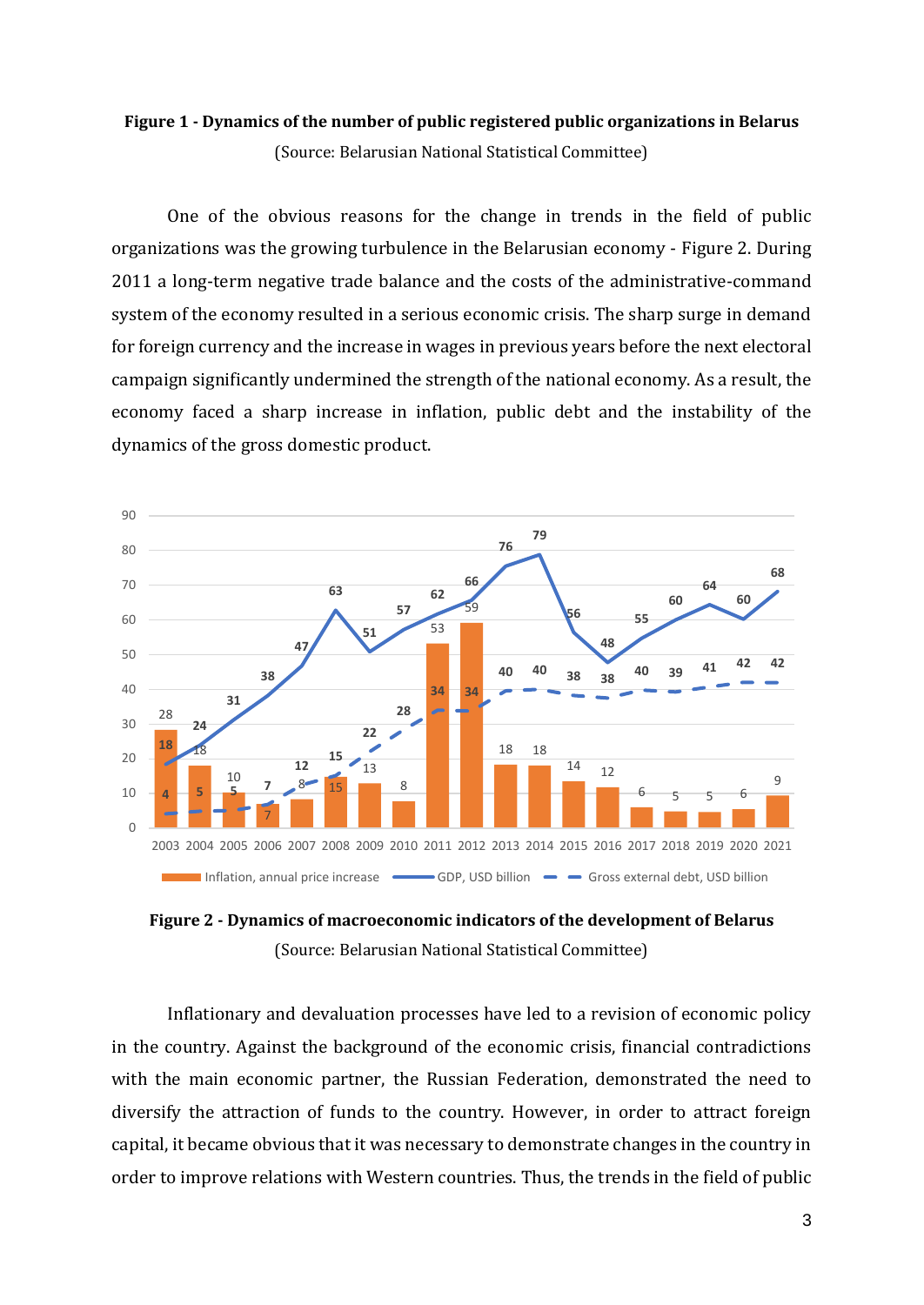associations after the crisis of 2011 combined the interests of both society and the state. A more clearly expressed desire for the consolidation of interests, mutual assistance and improving the quality of life without paternalism appeared in society. The state, in turn, needed to demonstrate the improvement in the state of rights and freedoms in the country in order to increase investment attractiveness. Despite the fact that in 2011 the funds to maintain the state of the economy were provided by the Russian Federation through the Eurasian Fund for Stabilization and Development, the need to diversify the sources of supporting economic growth was obvious due to a series of scandals and contradictions when agreeing on financing from the Russian side.

Further changes in the state's attitude towards the NGO sphere went hand in hand with the general transformation of international relations. As a result of the events of 2014, which led to a protracted crisis between Russia and Ukraine, Belarus managed to establish a dialogue with the warring parties, and against this background, achieved a reduction in sanctions pressure from the US and the EU. The "warming" of relations between the state and the sphere of non-governmental organizations has become a trend of a general improvement in the self-awareness of the civil sector. The assessment of the sustainability of civil society has improved, donor policies have been reoriented and the number of international projects implemented by NGOs in cooperation with government bodies has significantly increased in Belarus. This became especially noticeable at the local level, where the implementation of international projects made it possible to approach the solution of extremely important problems, primarily social and environmental ones.

Since 2012, the following trends have been observed in the field of NGOs:

- reorientation of NGO activities in the direction of cooperation with state bodies and local authorities;

- increasing the importance of internal resources for the development of NGOs through the mechanisms of crowdfunding, crowdsourcing;

- development of social entrepreneurship mechanisms and promotion of ideas of corporate social responsibility;

- increased activity of foreign NGOs in cooperation with Belarusian colleagues;

- growth in the number of NGOs in the form of institutions;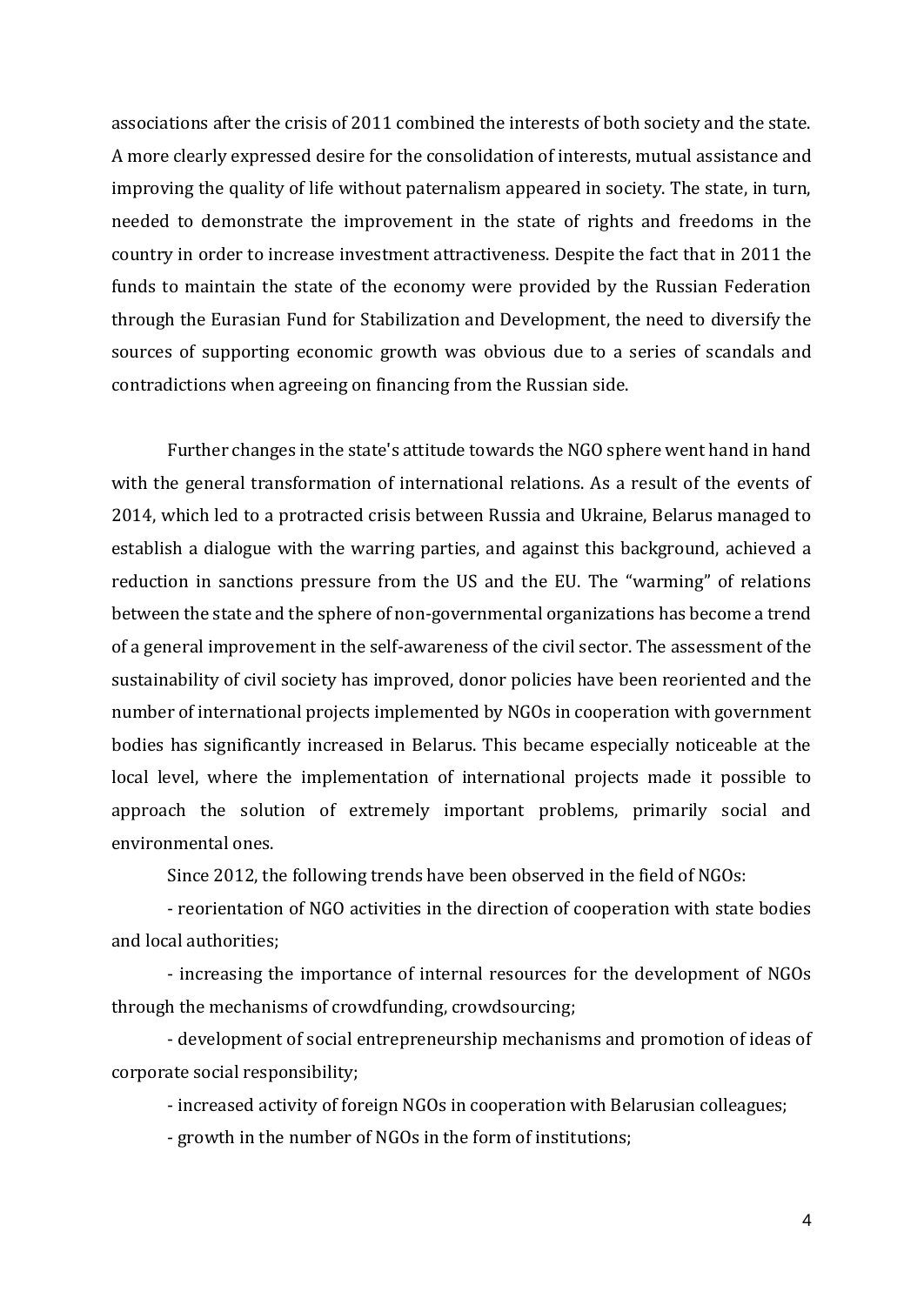- the growth of NGO events aimed at attracting the attention of the media and the public to the organizers and problems of the NGO being solved. (Chausov, 2017)

These trends were observed despite the extremely unfavorable legal conditions for the creation and operation of public organizations both at the level of legislation and at the level of practice. The legislation retained a ban on the activities of public associations without state registration. For violation of the established procedure, criminal liability was provided. The procedure for registering public associations remained complex compared to other countries in the region, but even after its passage did not guarantee a positive outcome. According to experts working in the field of NGOs, the registration authorities considered this issue not in the legal, but in the political plane, and it was easier to register only those organizations whose existence was recognized by the state as politically safe and expedient.

Despite frequent refusals to register, obstacles in the full implementation of activities, the sphere of NGOs in Belarus experienced rapid development in the second decade of the 21st century. Even with the fact that financial flows have been restructured in favor of state and proto-state structures, NGOs have begun to adapt, changing their fundraising tactics and redirecting the focus of their activities to cooperation projects with the state to solve problems, especially at the local level. It brought success. The state encouraged solving problems at the local level for which funds were not in the budget, including through the creation of quasi-state NGOs to simulate public participation in the implementation of the local level project.

The state itself has become the biggest beneficiary of improved relations with the NGO sector. Extremely capital-intensive international projects were implemented with the support of the NGO sector in the areas of education, health and ecology. In the face of deteriorating budget financing opportunities, this has become a significant support for the development of regions and the solution of many social and environmental problems, and has made it possible to improve the material and technical base of educational and healthcare institutions.

The example is the European Union assistance programs and cooperation between Belarus and the EU as part of the implementation of the neighborhood and partnership instrument in 2007-2013. Belarus has been allocated 71.6 million euros for programs and projects in the field of energy efficiency, ecology, standardization, medicine, and regional development. Under the EU cross-border cooperation programs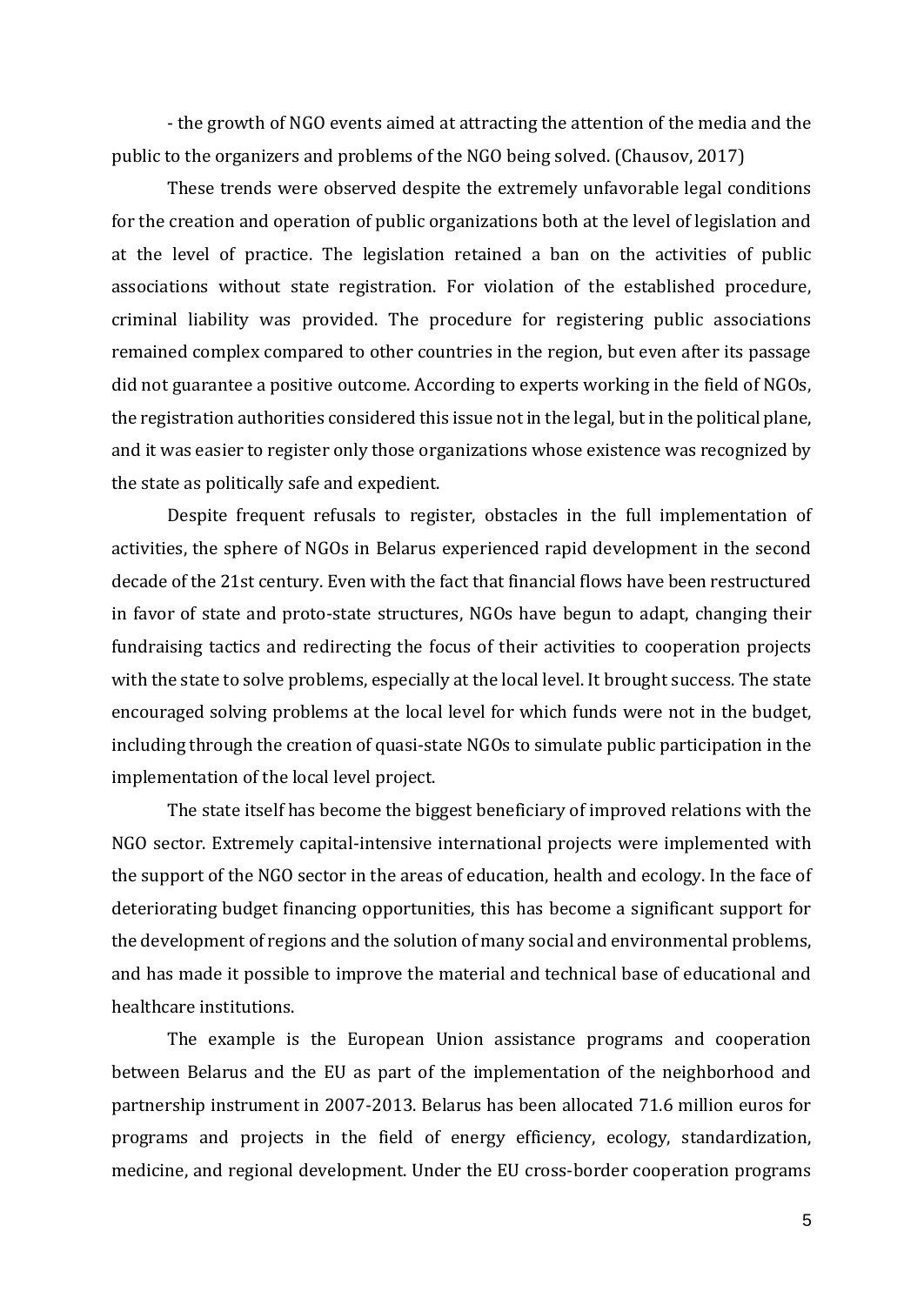Poland-Ukraine-Belarus, Latvia-Lithuania-Belarus and the Baltic Sea Region, projects with a total budget of about 55 million euros have been implemented in Belarus. Belarus has taken an active part in the EU thematic programs TEMPUS, ERASMUS MUNDUS and others. Starting from 2016 the annual country budget of EU technical assistance for Belarus has been doubled (up to 30 million euros). (EU ITS Center in the Republic of Belarus, 2021)

On the other hand, the projects were beneficial for European partners as well. The European Union was interested in the transit possibilities of Belarus. This applies not only to transport services for the free movement of goods, but also to the stability of pipeline services to ensure reliable energy supplies. In the context of tensions related to the problem of refugees and illegal migration to the EU, the issue of border cooperation played a special role for the EU in Belarus. In 2014 negotiations began between the Republic of Belarus and the European Union to conclude agreements on visa facilitation and readmission. At the beginning of 2020, in Brussels, Belarus and the EU signed agreements on visa facilitation and readmission of persons staying without permission. (Ministry of Foreign Affairs of the Republic of Belarus, 2022) Cooperation in the border built on the basis of the Memorandum on establishing practical cooperation between the State Border Committee and the European Agency for the Protection of External Borders FRONTEX was signed in 2009. At the expense of EU funds, the state border of Belarus was improved, the national border and customs infrastructure was modernized.

The change in the attitude of the authorities and public organizations has led from a policy of rejection of public initiatives to moderate cooperation. Even the trend towards soft Belarusianization began to be perceived positively by the state - the active dissemination and propaganda of the national Belarusian culture. The state saw this as an opportunity, on the one hand, for the consolidation of society, fearing the growth of pro-Russian sentiments in society, on the other hand, strengthening the Western vector of cooperation, speculating on the topic of growing Russian influence.

The development of the NGO sphere in the period leading up to 2020 allowed expanding cooperation between society and the state in the areas of ecology, gender issues, education and science. Many projects have become possible due to the fact that Belarus has become a participant in the EU's Eastern Partnership initiative. At the initiative of Belarus, the Eastern Partnership Business Forum (2011) and the Eastern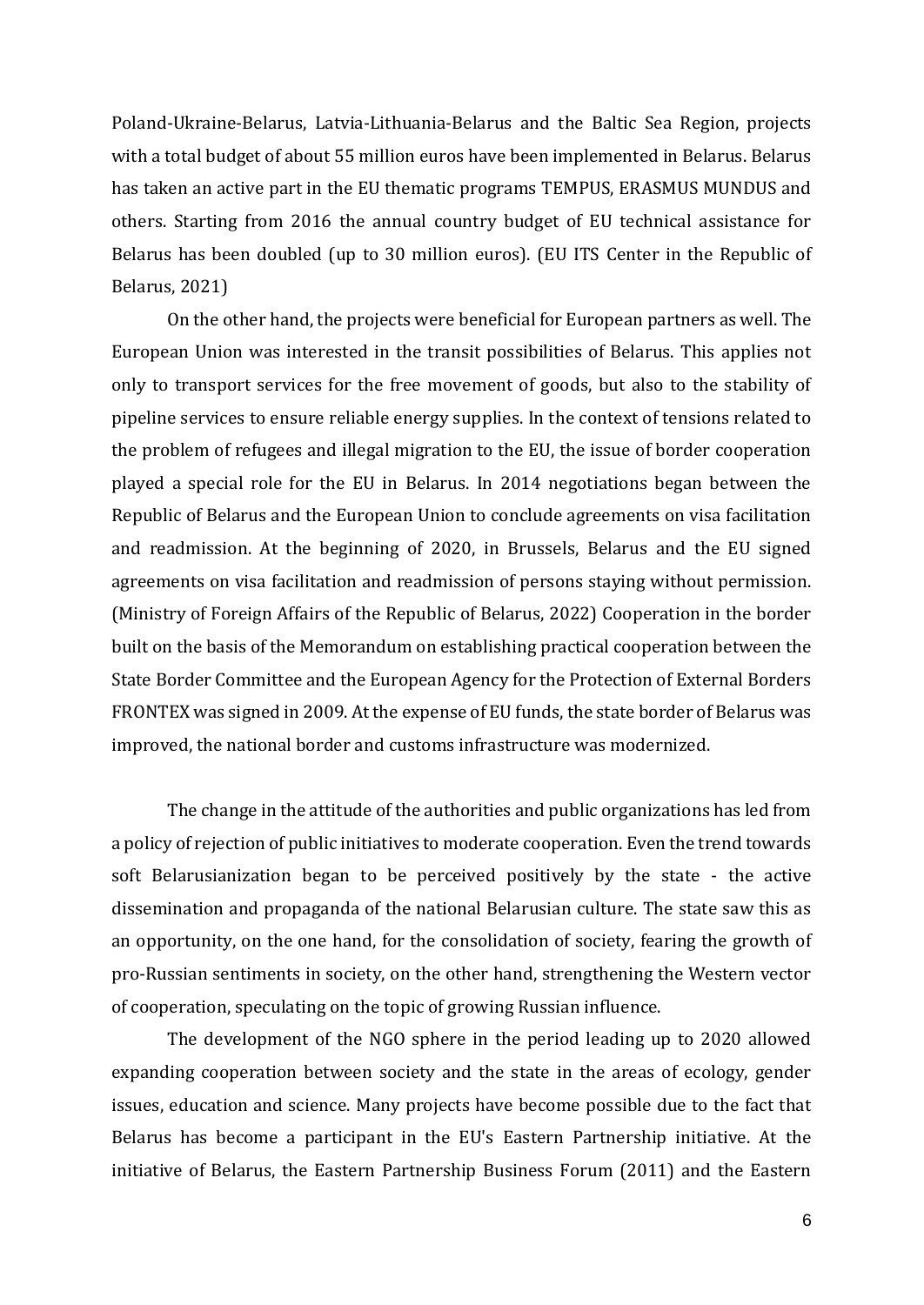Partnership Working Group on Harmonization of Digital Markets (2015) were created as platforms for dialogue and cooperation between business circles and economic structures of partner countries and the EU. (Ministry of Foreign Affairs of the Republic of Belarus, 2022)

The development of cooperation was greatly facilitated by the state's interest in promoting the UN Sustainable Development Goals. Since for Belarus this agenda was devoid of political overtones, it became a reliable basis for interaction between the authorities and public organizations. A wide range of projects were implemented as part of the achievement of the sustainable development goals, from large ones that covered all regions of Belarus to those that contributed to solving development problems at the local level. Through the mechanisms for achieving sustainable development goals, foreign donors contributed to the interaction between the authorities and public organizations. For example, the main goal of the Support Program for Belarus of the German Federal Government (stage 9) was to promote the implementation of the 2030 Agenda in Belarus by strengthening the capacity and competencies, primarily of civil society organizations, as well as through strengthening cooperation between government bodies, business and civil society. (Belarus Support Program 2019–2022, 2018) This program purposefully continued its long-term efforts to support Belarusian initiatives in the field of sustainable development and, in accordance with the principles of the 2030 Agenda, was focused on achieving greater synergy between its thematic areas. Through this program the Federal Government of Germany was able to assist the work of more than 600 joint German-Belarusian partnership projects, which, since the late 1980s, have been conducting joint multifaceted activities to eliminate the consequences of the Chernobyl disaster, solve social and economic problems, and also establish mutual understanding between Germany and the Republic of Belarus.

The development of multilateral contacts between Belarusian NGOs and foreign partners was facilitated by the easing of the visa regime in Belarus. Since 2017, a visafree procedure for entry into the Republic of Belarus through airports for up to 30 days has been established for citizens of 76 states. In addition, in order to intensify crossborder cooperation, the entry of foreign citizens into a number of territories of the Brest and Grodno regions for tourism purposes was simplified for up to fifteen days. These steps gave impetus to public organizations associated with promoting the development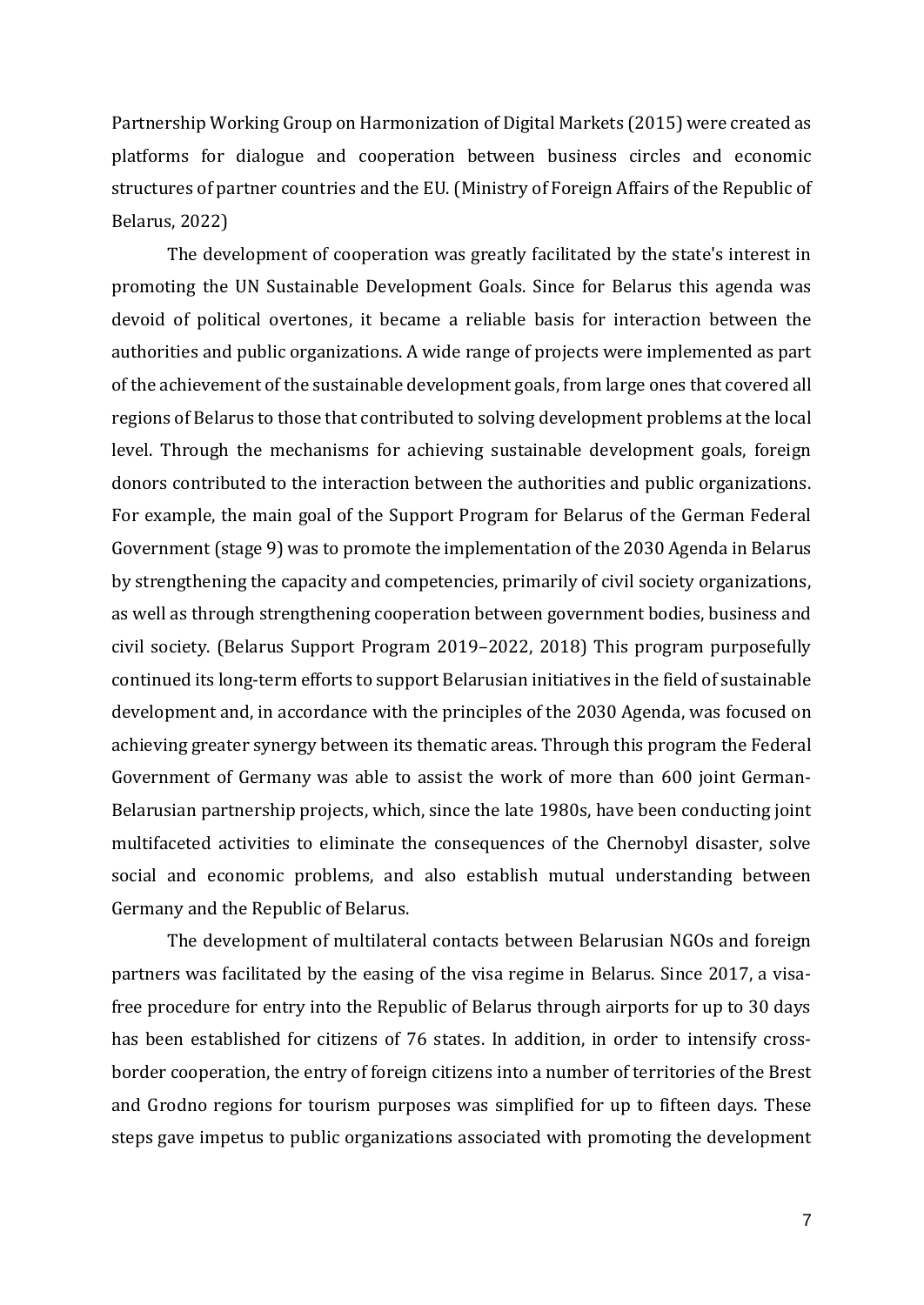of cultural and historical potential, small businesses in the regions and environmental initiatives.

An important feature of the development of the NGO sphere was expressed, among other things, in the development of a new mechanism for attracting funds for this sphere - crowdfunding. On the one hand, the growth in the well-being of citizens contributed to the attraction of funds for charity and social projects. On the other hand, NGOs were actively showing interest in new forms of funding. The scale of projects financed through crowdfunding expand. The collected funds supported the activities of public organizations, implemented publishing projects (books, films, cartoons), funded educational seminars and conferences, created public start-ups and even raised funds to send athletes to international competitions. Nevertheless, the amounts raised in Belarus through the crowdfunding mechanism were not comparable in volume with the amounts of international technical assistance or foreign gratuitous assistance. For Belarusian NGOs, international technical assistance and foreign gratuitous assistance remained the main source of funding for both maintaining their activities and implementing projects.

In addition to new ways to raise funds for projects and support the activities of NGOs, civil society organizations actively used a wide range of tools to promote the ideas and goals of civil society. First of all we are talking about new formats of working with target audiences - various hackathons, eduthons and other forms of creative work. In addition, this is a more active inclusion of new means of communication with the audience based on social networks, applications and other ideas related to the IT field. In addition, until 2020 NGOs used the state-owned media as a tool to a limited extent. As a result the state media had an increase in audience and NGOs had a wider information coverage, especially in that part of the population where there are no active users of modern media.

The growth in the number of NGO projects, their effectiveness and recognition was facilitated by the development of IT sector in Belarus. By combining intellectual and educational potential the IT sector has become an important donor of financial and creative resources for many NGOs. Public organizations have become producers of social environment that was in demand by people in this part of the economy. A large number of people employed in IT who have gained experience in international cooperation, a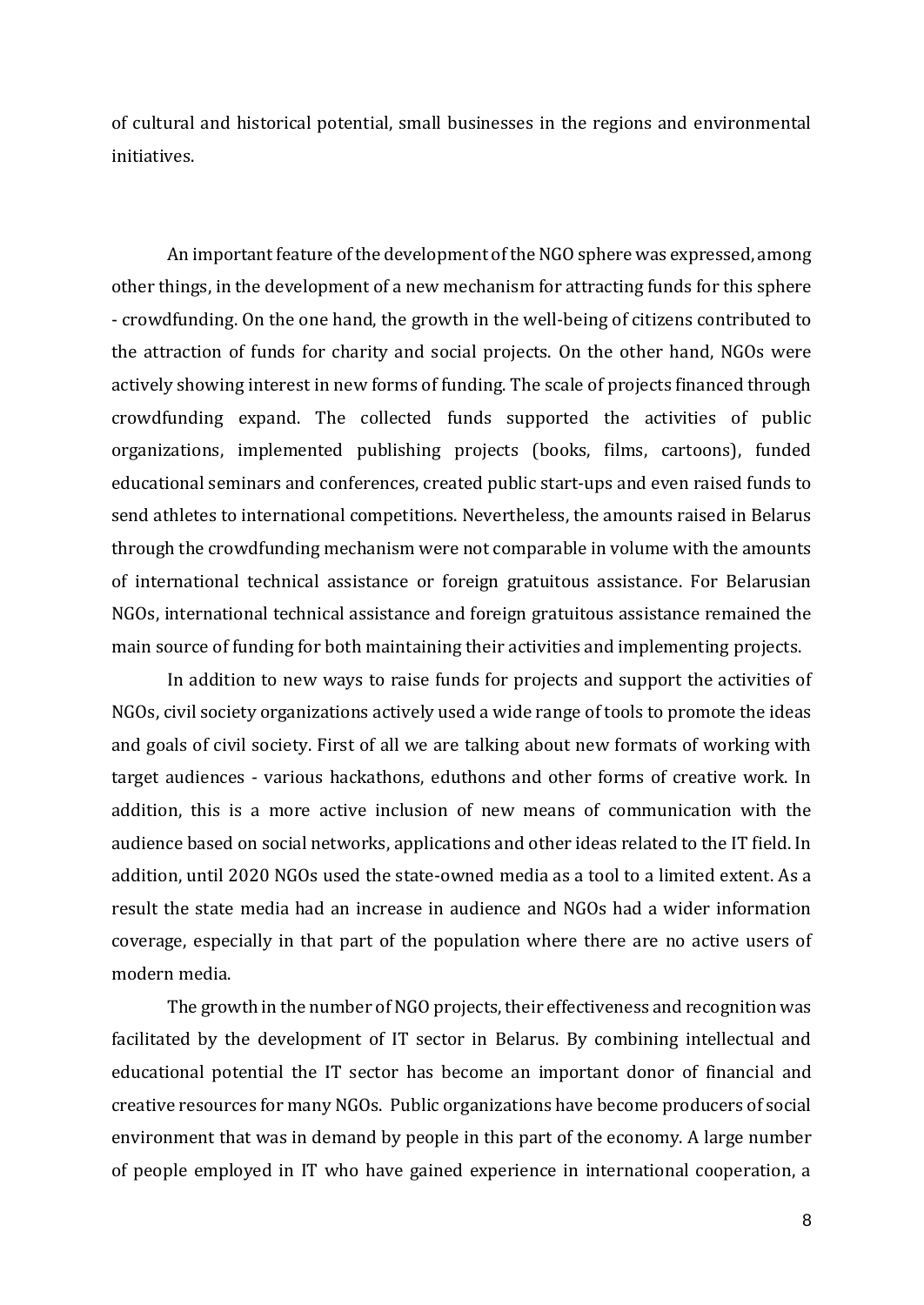competitive market, an open economy. The emergence of inclusive cafes, corporate social responsibility, educational open programs were the result of the work of NGOs to create a familiar environment for the new IT class of the Belarusian society.

### NGOs in 2020

The events of 2020 in Belarus, unfolding against the backdrop of electoral campaign, have become a milestone for the history of the country. Society and the state have become so politicized and split in terms of values. Public organizations were by that time an important and visible part of civil society and were affected by the whirlpool of events.

With regard to the NGO sphere and its role in the events of 2020, it is important to analyze several aspects. Firstly, public organizations, for the most part, were not direct participants in political activity in the country. This was both a consequence of the actual ban on active political activity in the country and the distancing of the NGOs themselves from the near-political agenda of work. This was a kind of self-censorship for the possibility of continuing to function as part of the legal civil field. Secondly, the activities of NGOs in Belarus by that time had already contributed to the formation of stable horizontal ties, the work of which became an important driver of the political activity of citizens. Thanks to a large number of NGO projects a demand has been formed in society for active actions to achieve socially significant goals. Moreover, the participation of the state was no longer required in solving these problems. NGOs in Belarus until 2020 have played an important role in reducing paternalism in the Belarusian society. And it was not a goal. This effect was a by-product of increased civic engagement. Taking into account the peculiarities of the socio-economic development of Belarus, such titanic shifts, being not very visible, came into conflict with the values inherited from the command-administrative model of managing the economy and the state. In the absence of an independent sociology the state was unable to see this trend and offer society an adequate response to the new challenges of the time.

The peculiarity of the socio-economic development of Belarus in 2020 was the simultaneous action of several unfavorable factors for the state at once. Firstly, the epidemiological situation caused, on the one hand, serious problems in the functioning of the national economy, and on the other hand, revealed problems in the development of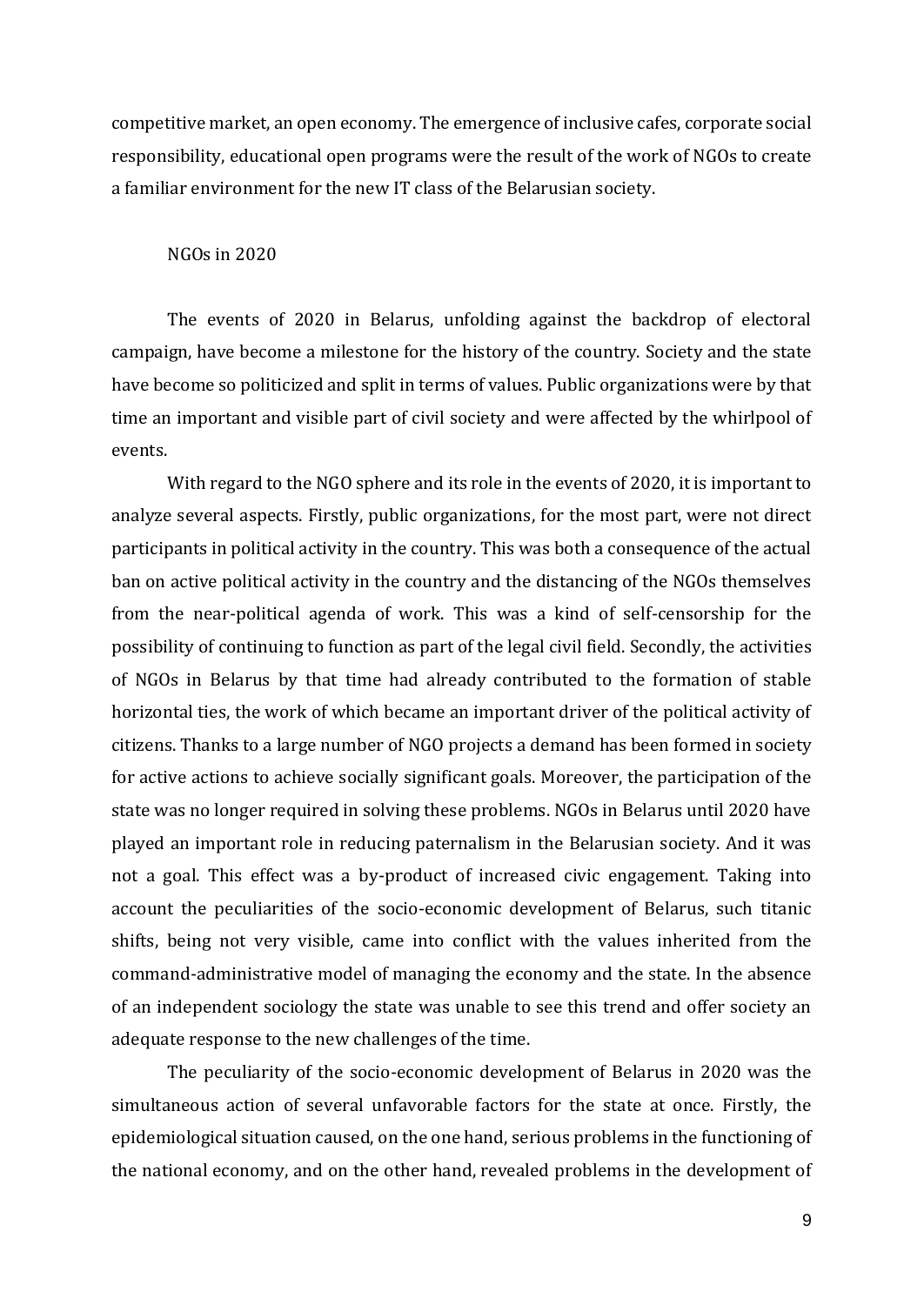the state healthcare system. In an environment of chaotic state measures in counteracting Covid-19, or often their complete absence, public organizations were able to demonstrate the effective cohesive work of horizontal ties in society in crisis situations. Secondly, the economic shocks caused by regular contradictions between Russia and Belarus in the energy sector resulted in budget losses due to the limitation of oil supplies to Belarusian refineries. This led to a reduction in the revenue sources of the Belarusian budget and once again demonstrated the dependence of the national economy on non-economic ties between Russia and Belarus. Thirdly, the growth of politicization and disunity in society has become a challenge for the public administration system. Public organizations by that time knew how to establish a dialogue with society, then state structures clearly lacked this.

The active participation of public organizations followed not before the electoral campaign, but after it. Then society needed lawyers, doctors, psychologists and volunteer initiatives.

### NGO sphere after August 2020

For the civil society sector 2020 has become an important milestone for two reasons. Firstly, after the next electoral campaign, the process of mass liquidation of public associations and the persecution of individual activists began. Secondly, the processes in society that manifested themselves during the critical period became evidence of an important achievement in the work of the non-state sphere - the creation of stable horizontal ties in society, the reduction of paternalism and the understanding of the importance of the rights and freedoms of the general population.

According to the Belarusian research center Lawtrend from the end of 2020 to February 2022, 366 non-profit organizations in Belarus are in the process of forced liquidation, including litigation or forcibly excluded from the Unified State Register of Legal Entities or Individual Entrepreneurs, another 223 have decided on independent liquidation. (Lawtrend, 2022) A common ground for dissolving public associations, as before, was that the association or its leadership or members are engaged in «extremist» activities. In 2021 and 2022, the practice of forced liquidation of institutions under the simplified system resumed. Under such a system, the decision on liquidation is made by the registration authority without a court decision. A significant number of active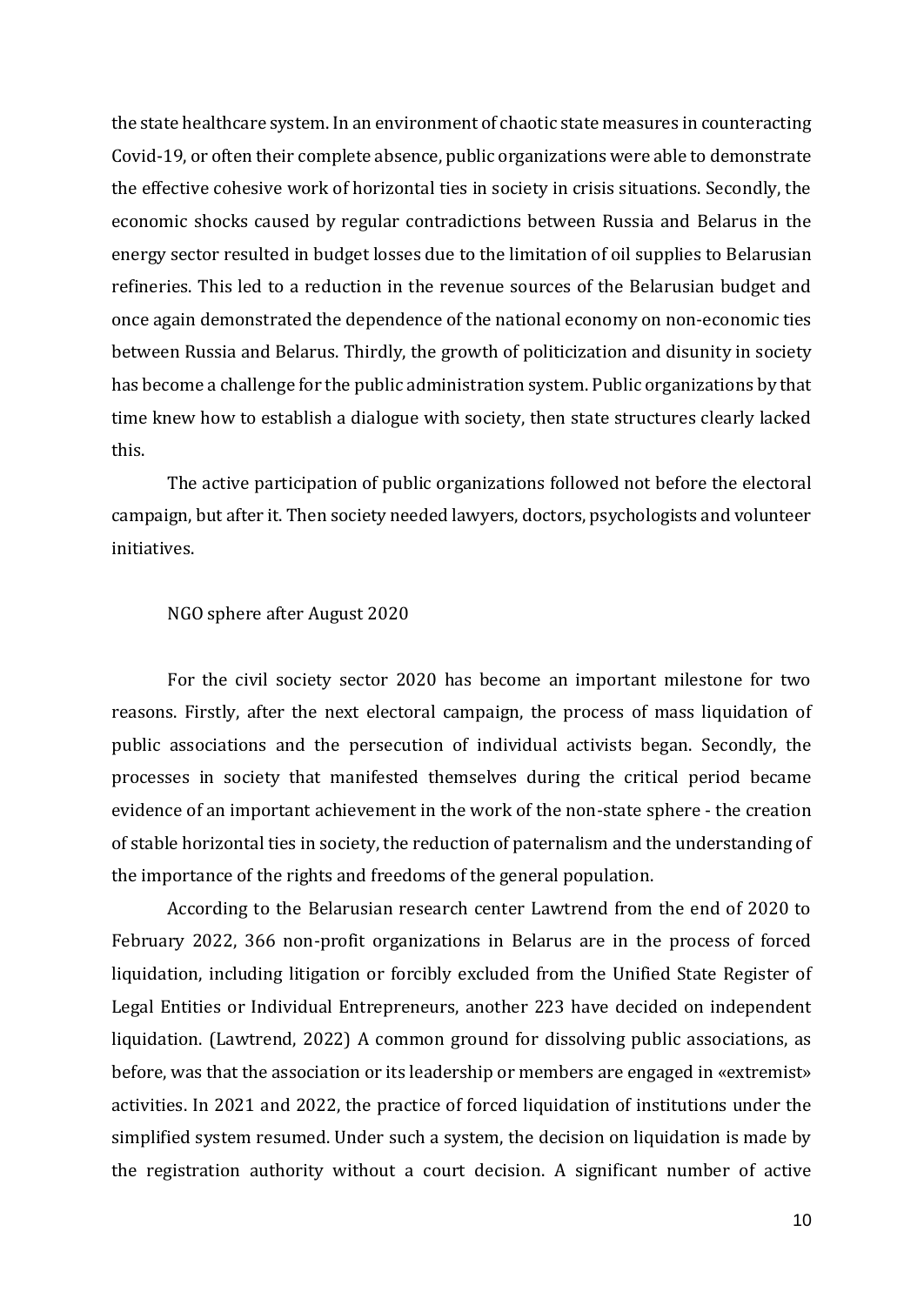participants and leaders of public associations were imprisoned or convicted. The activities of a large number of third sector organizations have been declared destructive and banned as extremist.

Based on independent estimates of the decline in the number of public associations in Belarus over the past two years the number of NGO has dropped to the level of 2012. An analysis of the change in the structure of public associations from 2010 to 2021 shows that youth and sports organizations accounted for the growth in the number of NGOs registered in the form of public associations - Figure 3. Moreover, the number of the latter doubled during the period under review. From 2021, we should expect a decrease in almost all types of NGOs, since various public organizations have felt pressure, sometimes even those whose activities were far from the socio-political agenda or even solving social problems, for example, those involved in the protection of birds in Belarus. But since such NGOs were large beneficiaries of foreign financial support (especially in the field of ecology, culture, education, nature protection), this very circumstance probably caused the suspension of their activities. Thus, the distancing of public associations from political issues in their activities did not ultimately become an obstacle during the period of large-scale liquidation of NGOs in Belarus.



**Figure 3 - Structure of public organizations of Belarus by areas of their activity** (Source: Belarusian National Statistical Committee)

Many Belarusian public organizations were forced after 2020 to suspend their activities and stop implementing projects. Many employees and activists have gone abroad. Nevertheless, some public associations find opportunities to continue their active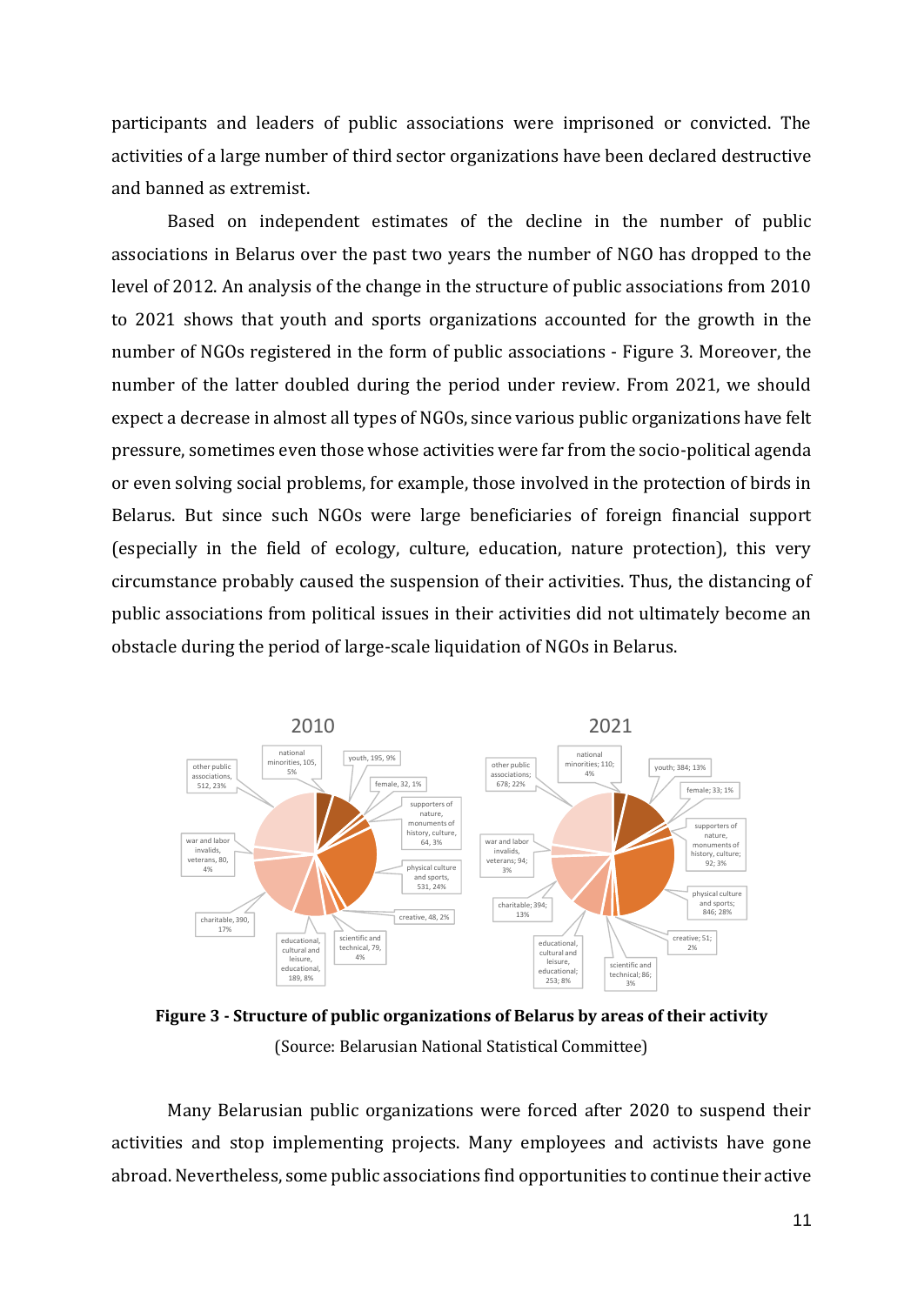work both in the country or even in conditions of relocation. Support for the work of NGOs in the new conditions is provided by foreign partners. The European Union has allocated an additional 30 million euros for Belarusian youth, independent media, small and medium-sized enterprises forced to leave the country, and cultural figures. (Ursula von der Leyen, 2021) At the same time the EU revised its assistance to Belarus, completely refusing to cooperate with the authorities at the national level, gradually increasing sanctions pressure and other restrictive measures.

The United States also provides support to the Belarusian sphere of NGOs on an increased scale. The US House Appropriations Committee has approved an increase in international aid for civil society in Belarus from \$11 million to \$30 million. These funds are directed to the civil society of Belarus and independent media for the observance of human rights, democracy and the rule of law in Belarus.

Support for the activities of Belarusian NGOs and the new format of their work has influenced the list of possible tools that they use. Most of the traditional formats of work with face-to-face participation have become possible only outside of Belarus, primarily for representatives of the diaspora. At the same time, for links with the Belarusian agenda, NGOs are building up new communication through social networks, Internet and horizontal connections between activists who have remained in the country.

The change in the nature of the work of the NGO sphere in Belarus since 2020 is accompanied by a reformatting of the attitude towards this area on the part of the state. The new official position is that the authorities "will continue to cooperate with non-state public organizations that benefit the state and society, in contrast to organizations that are destructive in their opinion, whose activities should be stopped." At the same time, a number of pro-government public organizations, such as the Belarusian Republican Youth Union, want to take over the functions of some non-profit organizations that have been liquidated. In this case, the resumption of cooperation between foreign partners of closed NGOs with a reorientation towards pro-state public associations or new quasistate NGOs with new funding under the current conditions seems unlikely.

# Conclusions

The state of the sphere of public organizations in Belarus after 2020 should be characterized as a crisis. Institutional changes and practice of the NGO work in Belarus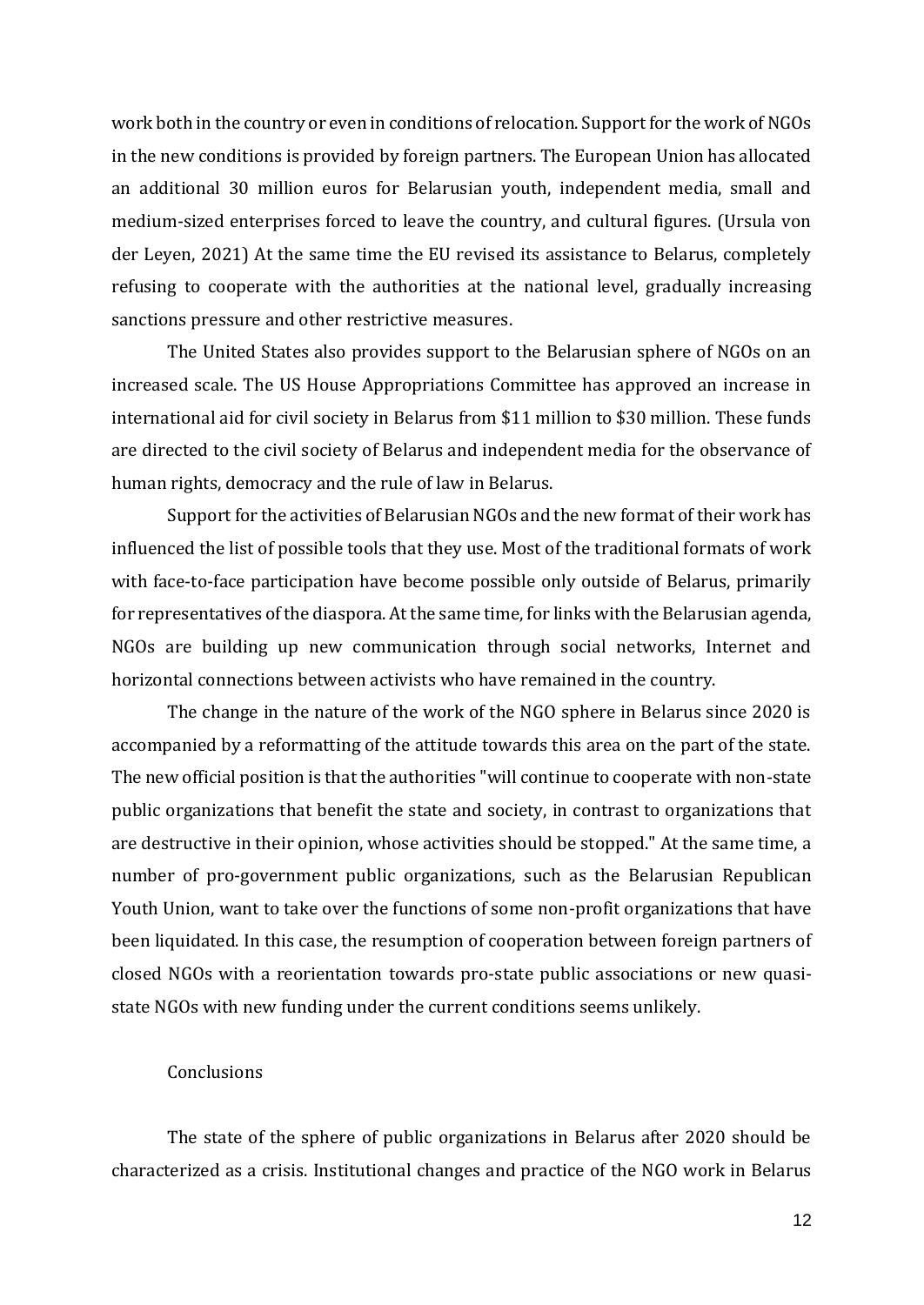not only reduced the potential of this sphere, but radically reformatted the conditions for its functioning. This state of affairs is aggravated by the continuation of the socioeconomic crisis in Belarus, the growing sanctions pressure and the increasing involvement of Belarus in the conflict between Russia and Ukraine. In such conditions, the problems that many public organizations of Belarus have been working on are obviously aggravated and, consequently, the demand for the activities of NGOs (for example, social support, the growth of environmental risks) is sharply increasing in society. On the other hand, the opportunities for the activities of NGOs in Belarus are reduced to the actual freezing of any activity in the country.

At the same time the sphere of public organizations in Belarus is undergoing a qualitative shift. The deterioration of working conditions within the country and the intensification of work outside is becoming a new reality for the organization of this sphere. In the context of the detachment of relocated organizations from the current Belarusian context, many organizations nevertheless participate in the formation of horizontal ties of the Belarusian diaspora. In the future, we should expect further consolidation of the activities of public organizations operating outside the country with the formation of regional clusters (Vilnius, Warsaw, Tbilisi, etc.). At the same time, improving the conditions for the activities of public organizations in Belarus will depend entirely on the development of the socio-economic and political crisis.

## BIBLIOGRAPHY

.

1. Ministry of Justice of the Republic of Belarus (2022) Political parties, public associations and other non-profit organizations Available at: https://minjust.gov.by/directions/compare\_coverage (accessed 23 January 2022).

2. Ministry of Justice of the Republic of Belarus (2021) On registration of nonprofit organizations in 2020 Available at: https://minjust.gov.by/press/news/o\_registratsii\_nekommercheskikh\_organizatsiy\_v\_2 020\_godu\_/ (accessed 23 January 2022).

3. Belarusian National Statistical Committee. (2021) Statistical Yearbook of the Republic of Belarus 2021 Available at: https://www.belstat.gov.by/upload/iblock/d8c/yr1d8w95a75bhnumml7vbg6jqxyih36 9.pdf (accessed 10 January 2022).

13